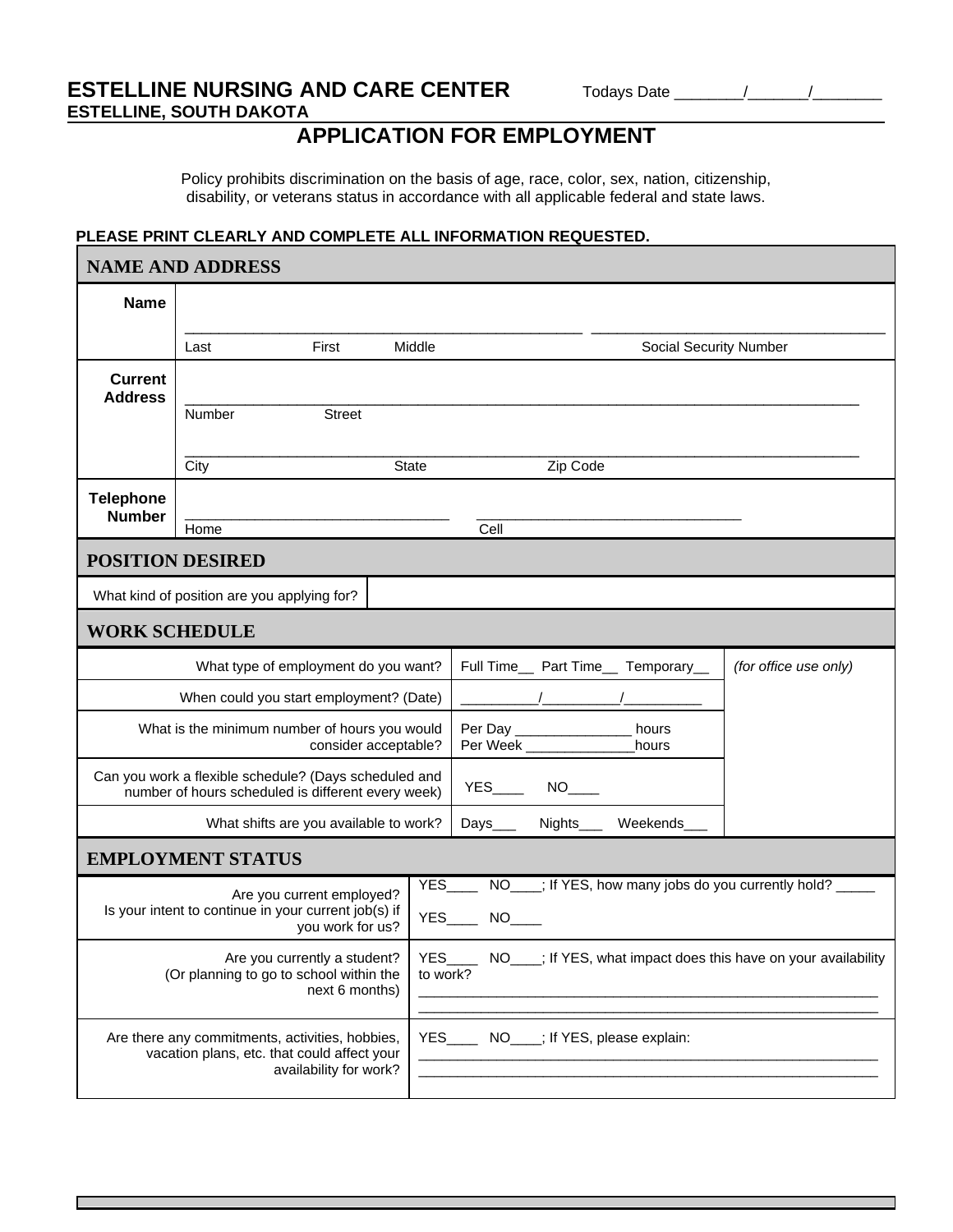## **PERIODS OF UNEMPLOYMENT DURING THE PAST THREE (3) YEARS**

|                           | Reason<br><u> 1989 - John Stone, Amerikaansk politiker (* 1958)</u>    |
|---------------------------|------------------------------------------------------------------------|
|                           |                                                                        |
|                           | Reason<br><u> 1989 - John Stein, Amerikaansk konstantiner (* 1952)</u> |
| <b>EMPLOYMENT HISTORY</b> |                                                                        |

In the past 5 years, how many different employers have you worked for?

#### **EMPLOYMENT RECORD**

List the most recent employer, or last employer, first. Include military service (not country of service), or any self-employed or unemployed periods. You must account for the past three (3) years or since completing school, whichever is shorter.

#### **PRESENT OR LAST EMPLOYERS**

| Company                                       |                               |                                                      |                 | <b>BACKGROUND</b><br><b>CHECK</b> |
|-----------------------------------------------|-------------------------------|------------------------------------------------------|-----------------|-----------------------------------|
| Address                                       |                               |                                                      |                 | (office use only)                 |
| Telephone No.                                 |                               |                                                      |                 |                                   |
| Dates Employed                                |                               |                                                      |                 |                                   |
| Last Position Held                            |                               |                                                      |                 |                                   |
| Last Supervisor=s Name                        |                               |                                                      |                 |                                   |
| Reason for Leaving                            |                               |                                                      |                 |                                   |
| What did you like the most<br>about the job?  |                               |                                                      |                 |                                   |
| What did you like the least<br>about the job? |                               |                                                      |                 |                                   |
| Company                                       |                               |                                                      |                 |                                   |
| Address                                       |                               |                                                      |                 |                                   |
| Telephone No.                                 |                               |                                                      |                 |                                   |
| Dates Employed                                |                               |                                                      |                 |                                   |
| Last Position Held                            |                               |                                                      | _ Last Salary _ |                                   |
| Last Supervisor=s Name                        |                               |                                                      |                 |                                   |
| Reason for Leaving                            |                               |                                                      |                 |                                   |
| What did you like the most<br>about the job?  |                               |                                                      |                 |                                   |
| What did you like the least<br>about the job? |                               |                                                      |                 |                                   |
| Company                                       |                               |                                                      |                 |                                   |
| Dates Employed                                |                               |                                                      |                 |                                   |
| Last Position Held                            | From $\overline{\phantom{0}}$ | $\overline{\phantom{a}}$ to $\overline{\phantom{a}}$ | Last Salary _   |                                   |